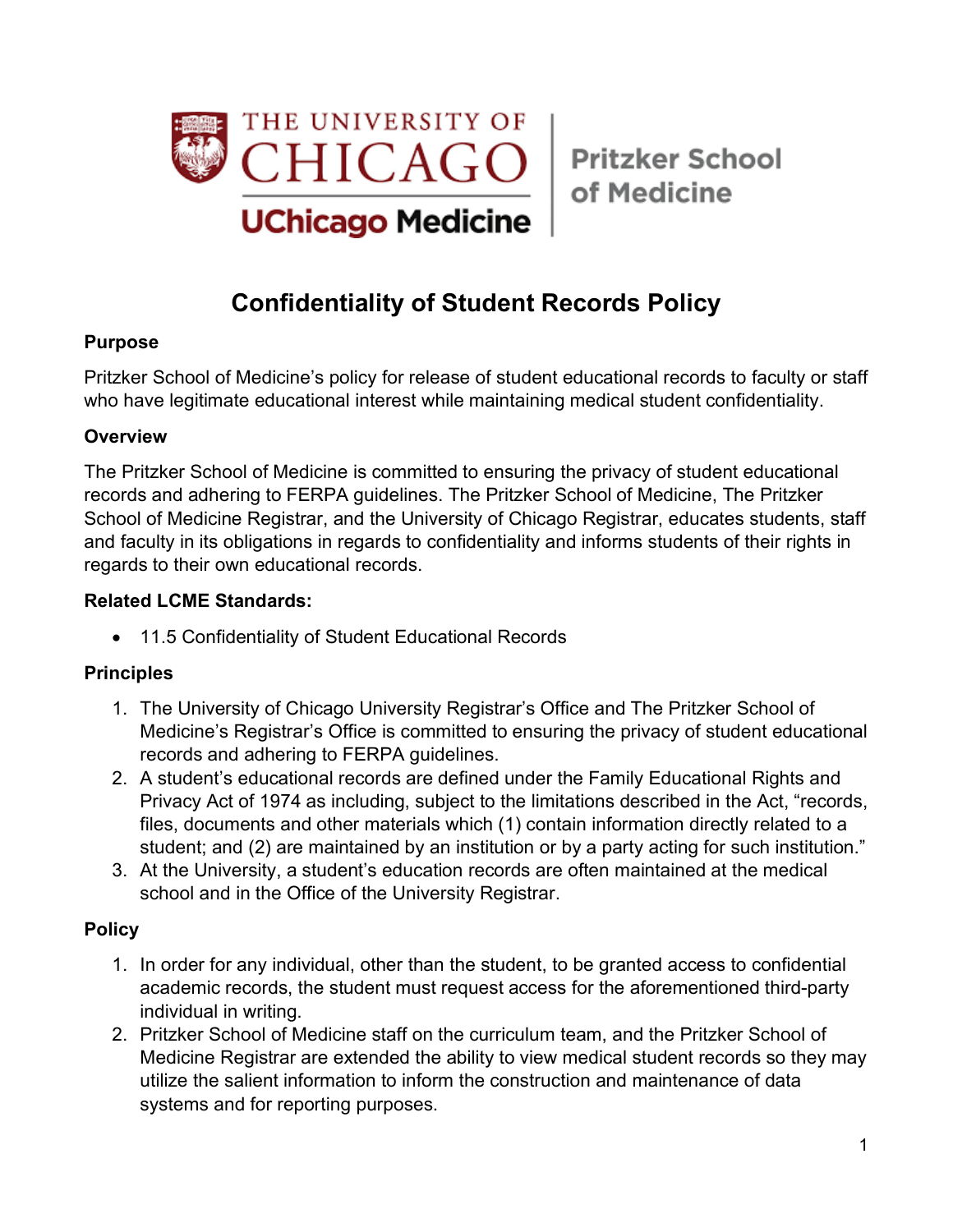- 3. Faculty and Administrative Access to Student Records
	- a. Only medical school leadership and medical school staff who demonstrate legitimate educational interest in the student record are permitted access medical student records.
	- b. Medical school staff are extended the ability to view the Pritzker School of Medicine student records database on a qualified, individual basis. The Director of Medical School Education must approve and grant all instances of access.
	- c. All faculty and staff granted access to the student records database shall complete FERPA Training prior to accessing the medical student record.
	- d. Students may write the University of Chicago Office of the Registrar, as needed, in order to request access to their student records.
- 4. Faculty and Administrative Access to Evaluations of Student Performance
	- a. Medical education leaders and staff, including deans, medical education staff, course directors and course coordinators with legitimate educational interest in the student assessment data are granted access to the Pritzker School of Medicine's evaluation system (Canvas/MedHub)
	- b. Medical students have access to all assessment data in Canvas/MedHub, unless evaluation reciprocity is not met.
- 5. Faculty of record and/or course coordinator accounts are managed by the Pritzker Curriculum Team and Director of Medical School Education.

## **Procedures**

- 1. Students can request access to their student record for themselves or for a third party by submitting their request in writing to the Office of Campus and Student Life (5711 S. Woodlawn Ave.) Requests to other University offices or verbal requests will not be honored.
- 2. A representative from the Office of Campus and Student life will then coordinate with the relevant University offices to gather the requested records; review the records to confirm they are complete and redact any FERPA-waived recommendations, information about other students subject to FERPA privacy obligations, or any other information protected from disclosure by FERPA or other applicable law; finally, the representative will make arrangements with the student to inspect the records in person. (https://studentmanual.uchicago.edu/administrative-policies/student-education-recordsand-directory-information/inspection-and-review-of-education-records/)
- 3. Medical Education Staff can obtain access to student records in AIS or SMS by requesting access from the employee's supervisor or the Director of Medical School Education.
- 4. The staff member requesting access to student records must have a valid educational interest confirmed and approved by their direct supervisor.

Accountable Dean(s) or Director(s): Dean of Students, Associate Dean for Medical School **Academics**